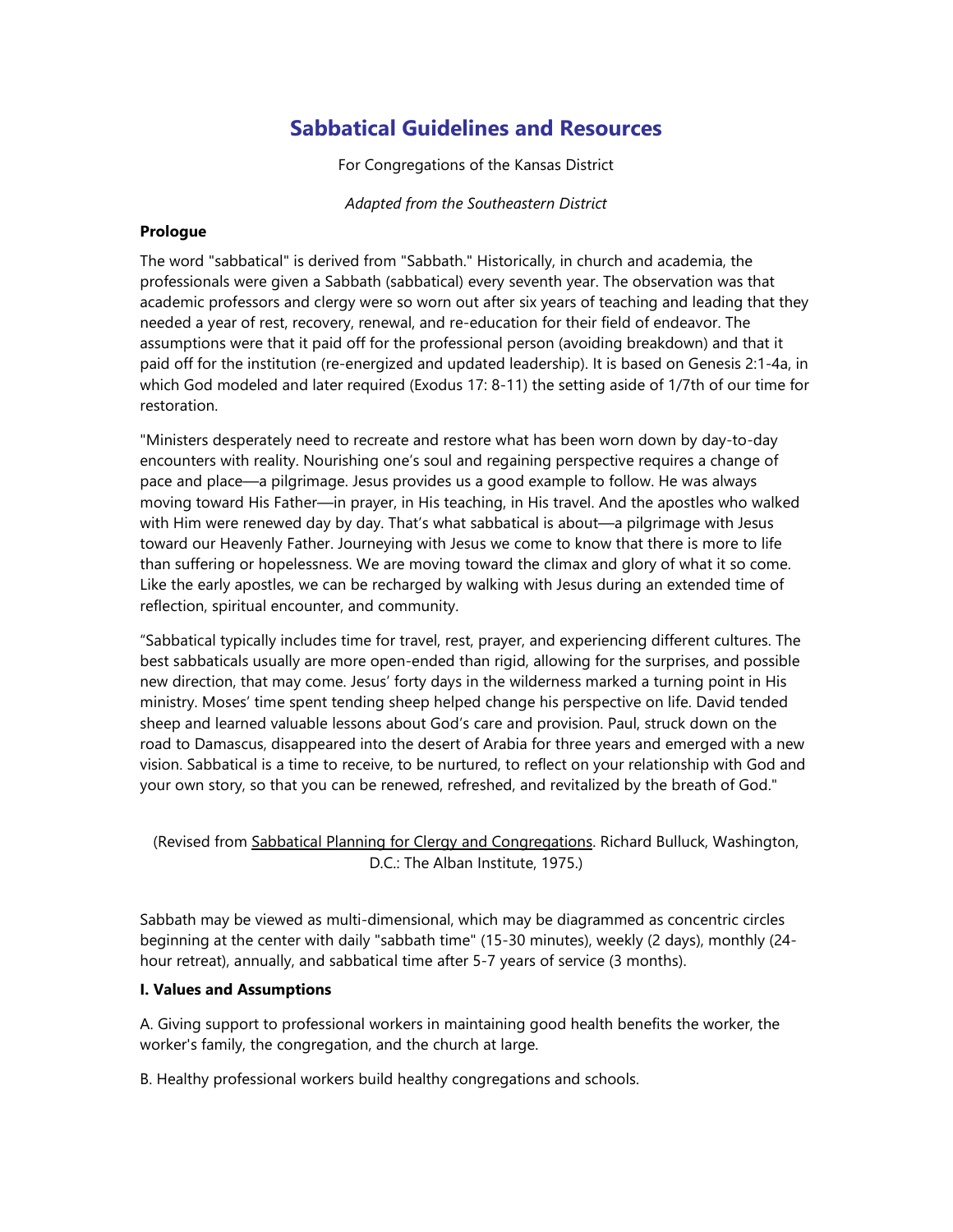C. When there is a good match between the professional worker and a congregation, a long-term ministry is desirable. In such instances a sabbatical is cost effective (cf. New Vision for the Long Pastorate, Oswald, Hinand, Hobgood, & Lloyd. Alban Institute, 1990).

D. Good self-care, which includes a regularly scheduled sabbatical, keeps professional workers healthy. It can enable them to achieve a new sense of vision, renew their calling, and evaluate their gifts and skills and the needs of the ministry.

E. The sabbatical time can create new opportunities for members to grow in service and be a blessing for the congregation.

F. Sabbatical leave should be an ongoing *intentional* part of a congregation's ministry, not a reaction to a crisis (i.e., burnout).

G. A professional worker that practices good self-care, remains healthier and may extend his or her ministry.

H. Sabbaticals are a way that congregations can minister to their professional workers.

I. Every congregation / school has its own unique challenges and resources and therefore needs to develop its own sabbatical "policy."

#### **II. Recommendations and Guidelines for Developing a Sabbatical Policy**

#### **A. Determine the Time Parameters**

1. When?

Timing is crucial to minimize disruption to the congregation. Plan long in advance to prepare the congregation for a smooth transition. The professional worker and congregation will need about a year to plan the sabbatical.

2. How long?

The Kansas District recommends 3 months + vacation time (not in place of) every 5-7 years.

Clarify and distinguish *vacation* and *sabbatical.* (A sabbatical is not simply a "reward" or vacation but an important part of the working relationship between a worker and the congregation.)

Ask: Can the sabbatical purpose and goals be achieved in the time available?

#### **B. Determine Financial Arrangements**

1. A continuation of full salary and benefits during sabbatical (except car allowance) is advisable.

2. How will this be financed? Some options might include:

- Entirely financed by the congregation where this is possible. This could be provided for in the annual budget or through special gifts.
- The congregation and professional worker each contributing 3% of salary and housing to a sabbatical year. After seven years, the professional worker would be able to take a leave of three months plus vacation with pay. The funds accrued, plus interest, would be paid to the professional worker over the period of the sabbatical.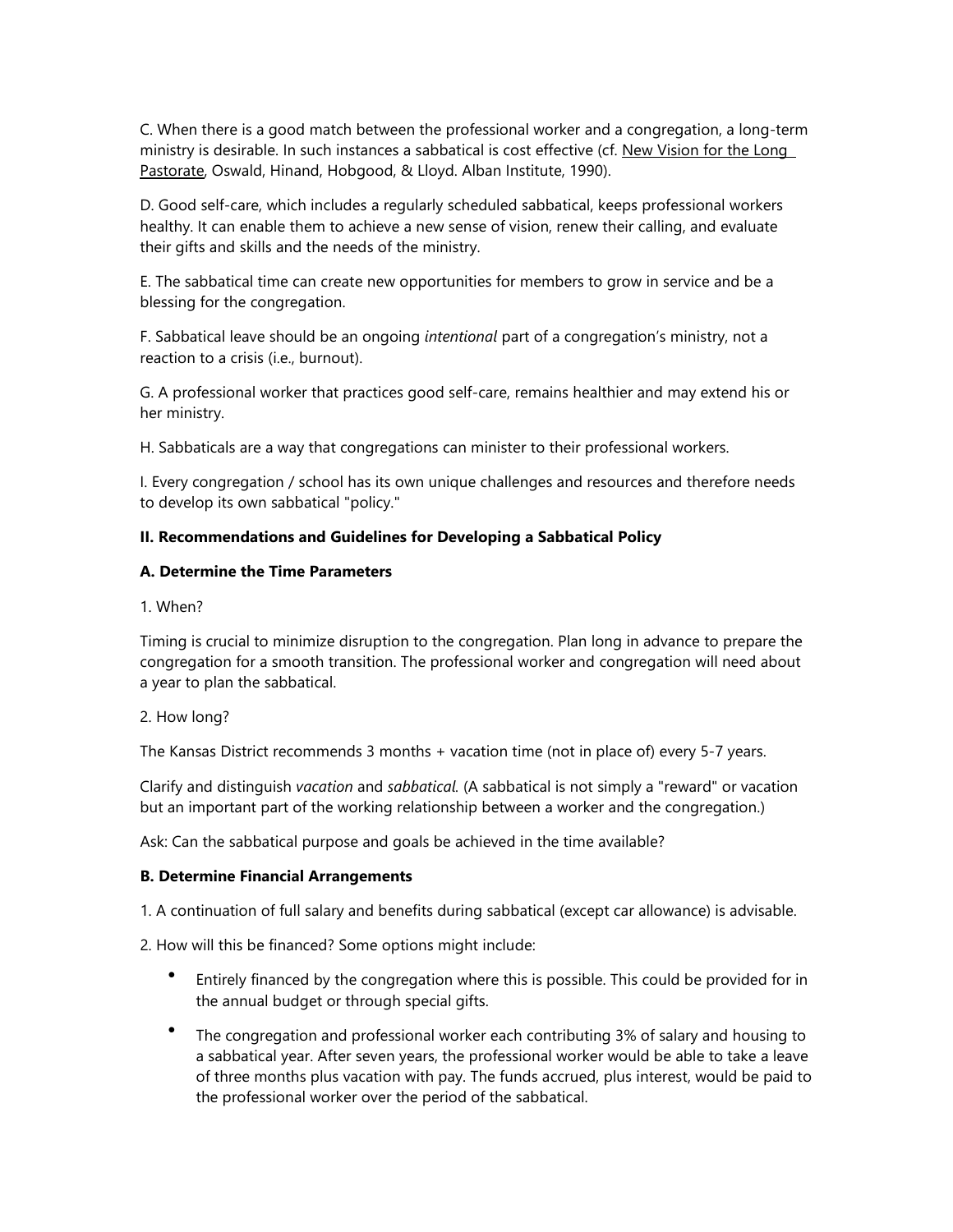- Retired professional workers, or area professionals, may be willing to volunteer their services to make it possible for congregations with limited resources to provide a sabbatical.
- Alternate financing may be available (e.g., from Lutheran organizations or granting agencies), depending on the nature of the sabbatical.
- 3. What about *additional* costs (e.g., supply preaching, pastoral assistance)?
- 4. Would the congregation assist with *tuition costs*, where feasible?

# **C. Make Specific Sabbatical Plans**

# 1. Design

Sabbaticals are very individual. There is no right or wrong plan. There needs to be a mutual agreement by the worker and the congregation on the sabbatical plan. It is useful to have a "mentor" (one who has done it) help develop the plan. Will the sabbatical be programmed or open-ended? For the purposes of spiritual growth? Theological reflection? Creative expression? Pastoral concerns? Justice issues? Travel?

Options might include:

- Encounters with other cultures and with Christian communities in other countries, especially less developed ones (e.g., mission trip).
- Research or writing on independent projects or as part of a formal seminar or academic program.
- Directed reflection on personal and spiritual issues.
- Recreation and rest.

# 2. Purpose

Is it for rest, spiritual renewal, new experiences and relationships, intellectual growth, decision making time, travel, family time, etc.?

What does the professional worker want (dream, hope) to happen as a result of the sabbatical? How would he/she like the congregation and his/her family to benefit?

A sabbatical is a time to NOT DO what you normally do. (E.g., Do not preach, teach, do normal preparation for ministry, "set foot on the church property," etc.)

# 3. Physical setting

This could be a retreat center, foreign travel, home, university, etc.

Boundaries are important and need to be established in writing and agreed upon (e.g., expecting a complete absence from the congregation, even when the worker is in town).